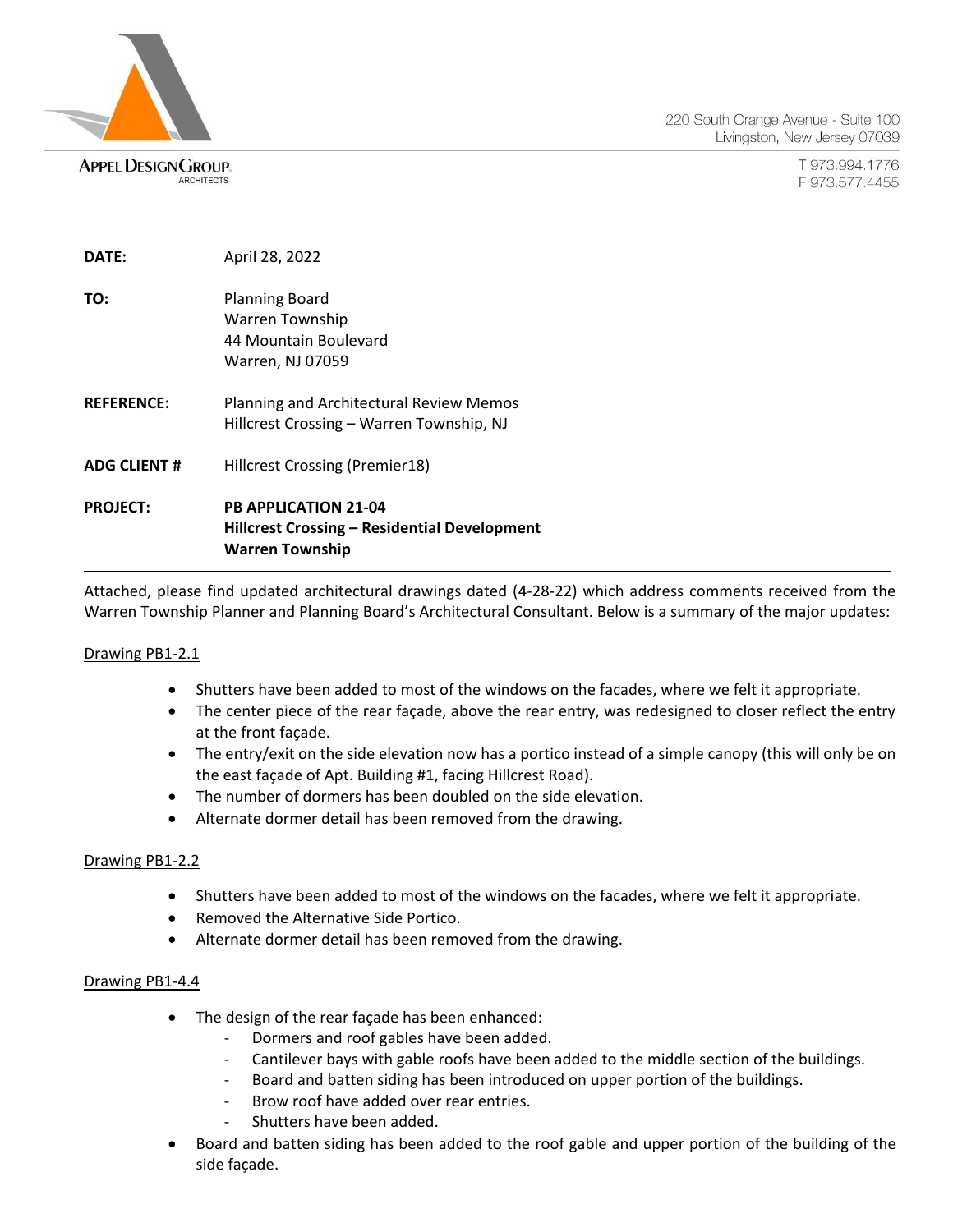# **APPEL DESIGN GROUPPA ARCHITECTS**

ADG Client PREMIER18 (Hillcrest Crossing) 04/28/22 Page 2

• The metal roof of the bay on the side façade has been changed to be a shed roof.

### Drawing PB1-4.5

- The design of the rear façade has been enhanced:
	- Dormers and gables have been added, along with an alternative rear roof elevation.
	- Cantilever bays with gable roofs have been added to the middle section of the buildings.
	- Board and batten siding has been introduced on upper portion of the buildings.
	- Brow roof have added over rear entries.
	- Shutters have been added.
- Board and batten siding has been added to the roof gable and upper portion of the building of the side façade.
- The metal roof of the bay on the side façade has been changed to be a shed roof.

### Drawing PB1-5.2

- Shutters have been added to the windows on all facades.
- Brick has been replaced with horizontal siding on upper portions of the facade.
- On the front façade, the window in the entry gable has been revised, shutters have been added.
- Design of the rear elevation has been enhanced by adding dormer and gable elements.

# **Below are our responses to Planner's Review Memo (architectural items 5 and 6) by John T. Chadwick IV, dated May 12, 2021.**

5. The plan proposes townhomes adjacent to existing single-family homes. The plan does not provide a profile of existing homes, buffer area, townhomes, and apartment buildings. A profile is required.

# *Cross-section drawings will be provided for review and further discussion. They will be prepared as exhibits to bring to the upcoming Planning Board meeting.*

6. Architectural plans show varied setbacks and roof lines of the proposed townhomes. Review and comment are required from the Board's architectural consultant.

*See responses to Jeff Beer's review comments below.*

### **Below are our responses to architectural review comments by Jeffrey A. Beer, dated May 18, 2021. It follows the respective numbering**

- 1. Buildings 1,2 & 3
	- a. Exterior elevation massing, gables, sloped roof lines, metal roof details, balcony/ railings and Fenestration generally looks good.
	- b. Recommend shutters be added all sides.

*Shutters have been added. See revised elevation drawings.*

c. Recommend varying exterior masonry finishes with addition of stone veneer to break up expansive brick areas.

> *The brick veneer is proposed at ground and portions of second floors only. We feel that it is appropriately distributed throughout the building and complements other façade finishes.*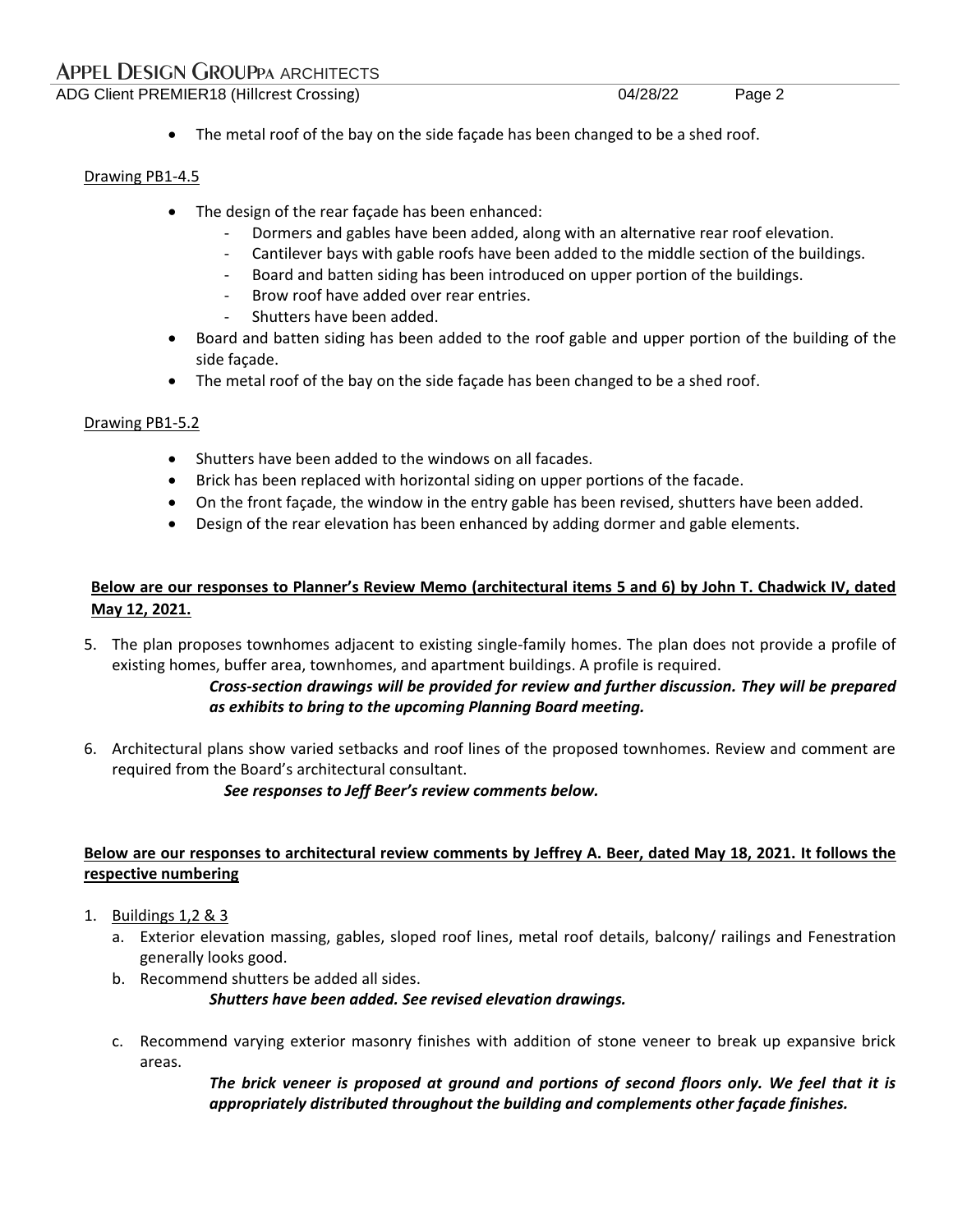# **APPEL DESIGN GROUPPA ARCHITECTS**

ADG Client PREMIER18 (Hillcrest Crossing) 04/28/22 Page 3

d. At rear elevation, recommend enhancing center facade roof line similar to Front elevation. The rear elevation will be viewed from Rt 78.

### *Roof details on center façade has been revised. See revised elevation drawings.*

e. Recommend adding additional dormer (creating 2 pairs) on East end elevation which will be visible from Hillcrest Rd.

### *Dormers have been added. See revised elevation drawings.*

f. Recommend using the Alternate side portico design at East end elevation which will be visible from Hillcrest Rd.

### *Apartment building #1 will feature alternate portico detail. We believe that the remainder of side entrances shall remain unchanged. See revised elevation drawings.*

# 2. Townhouse building's

- a. Front Exterior elevation massing, gables, sloped roof lines, metal roof details, balcony/ railings and Fenestration generally looks good.
- b. Recommend varying exterior masonry finishes with addition of stone veneer to break up expansive brick areas.

# *Our design intent was to utilize brick detailing to help illustrate the authentic feel of the traditional architecture at these areas. After careful review, we recommend keeping brick elements as currently shown on the elevation drawings.*

c. Rear Exterior elevations need further development; offsets, gables, roof lines, varying materials, break down massing, Recommend shutters be added. This elevation will be directly viewed by the neighboring houses to the North.

### *Rear elevations have been updated with additional architectural features and material variations; roof gables, dormers and brow roofs have been added to enhance the design of rear facades. See revised elevation drawings.*

d. East elevation facing Hillcrest Road lacks architectural development for an elevation that is viewed from the road. Recommend the addition of gable, roof lines, shutters, box bay window/ metal roof, etc. similar to the design of end elevations on Building #1.

> *A typical side elevation features box window bay and metal roofing already. However, complementary architectural features (panel and trim at the top gable, stone veneer, etc.) have been added to the design. See revised elevation drawings.*

e. Exterior lighting on rear elevation should be shielded from the Northerly neighboring homes.

*In general, the exterior lighting will be decorative, building mounted light fixtures. They are intended for accent lighting only. Cuts with photometric data of selected light fixtures will be provided for review and approval.*

### 6. Clubhouse

- a. Exterior elevation massing, gables, sloped roof lines, metal roof details, and Fenestration generally looks good.
- b. Recommend shutters be added. *Shutters have been added. See revised drawings.*